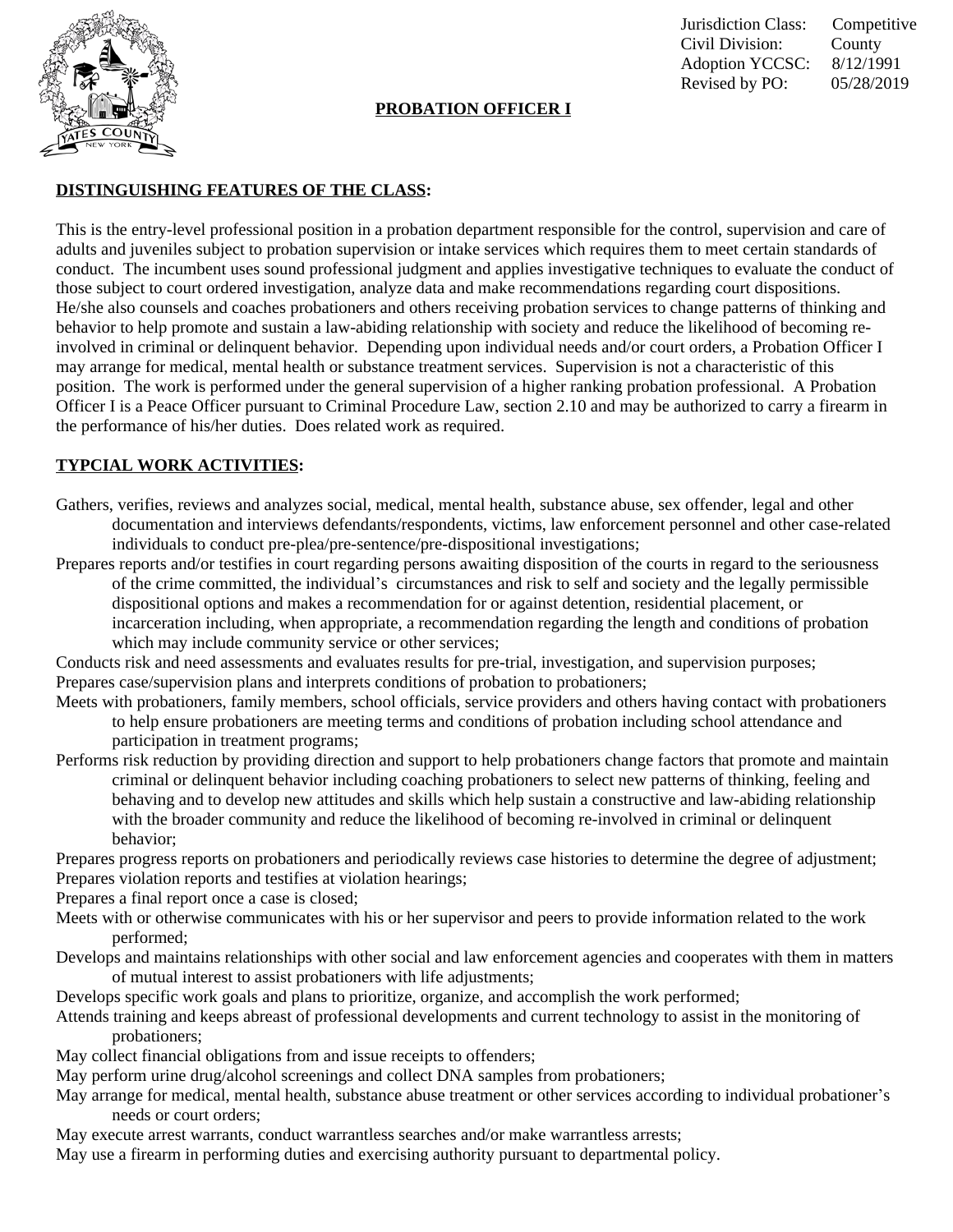#### **FULL PERFORMANCE KNOWLEDGE, SKILLS AND ABILITIES:**

Good knowledge of interviewing and investigative techniques and practices related to probation work;

Good knowledge of laws and rules pertaining to probation work and the functions and procedures of family and criminal courts;

Good knowledge of methods of differential supervision of probationers including the application of cognitive behavioral interventions and motivational techniques;

Good knowledge of effective case planning and management;

Good knowledge of special offender populations such as domestic violence offenders, sex offenders, DWI offenders,

youthful offenders, juvenile offenders, Persons in Need of Supervision and juvenile delinquents;

Good knowledge of juvenile and adult risk and needs assessment instruments;

Good knowledge of tools used to monitor compliance with conditions of probation, such as drug and alcohol screening DNA sampling kits and electronic monitoring devices;

Good knowledge of the powers of a Peace Officer;

Good knowledge of the geography of the jurisdiction employed in;

Good knowledge of factors related to crime and delinquency;

Working knowledge of the rules of evidence, arrest laws and custody procedures;

Working knowledge of the provisions of the Health Insurance Portability and Accountability Act (HIPAA) regulations and policies relating to confidentiality of case record information;

Working knowledge of social sciences, including sociology, psychology and demography;

Working knowledge of community resources;

Working knowledge of employment, training and treatment options available to probationers;

Working knowledge of firearm safety;

Skill in the use of firearms where authorized;

Ability to administer accurate and thorough assessments;

Ability to understand and follow oral and written instructions;

Ability to analyze and organize data and prepare records and reports;

Ability to conduct effective case planning;

Ability to refer a probationer to the right types of services within the county probation department and the broader community;

Ability to promote and monitor change and take appropriate action to sustain growth or help the probationer initiate appropriate behavioral patterns;

Ability to establish and maintain effective working relationships with others;

Ability to counsel probationers regarding social, emotional and vocational problems;

Ability to understand and interpret complex written technical information including statutes, regulations and operational procedures;

Ability to communicate effectively both orally and in writing;

Ability to administer drug and alcohol testing and collect DNA samples as needed;

Ability to understand and empathize with the needs and concerns of others;

Ability to maintain composure and make rational judgments under stressful conditions;

Ability to use a firearm safely and effectively if so authorized.

### **MINIMUM QUALIFICATIONS:**

- a) Satisfactory completion of a Probation Officer I traineeship, OR
- b) Graduation from a regionally accredited college or university or one accredited by the New York State Board of Regents to grant degrees with a graduate degree in social work, social sciences, education, administration, law, criminal justice, or a related field; OR
- c) Graduation from a regionally accredited college or university or one accredited by the New York State Board of Regents to grant degrees, with a Bachelor's degree or higher with at least thirty (30) credit hours in the social or behavioral sciences and two (2) years of experience in counseling, law enforcement, juvenile or criminal justice, education, or casework in a probation, law enforcement, juvenile or criminal justice, corrections, community corrections, parole, social services, mental health, social work or other public or private human services agency.